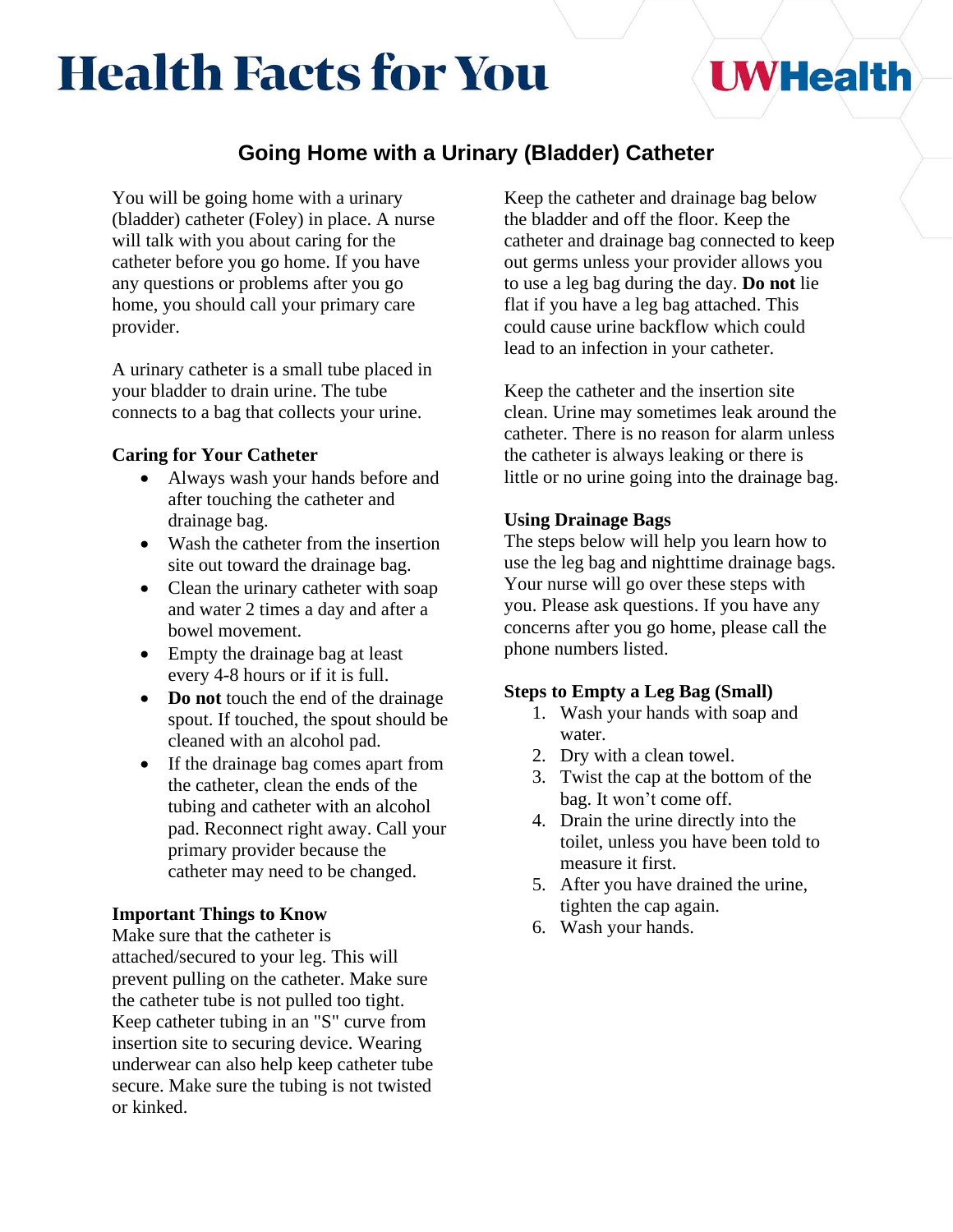#### **Steps to Empty a Night Bag (Large)**

- 1. Wash your hands with soap and water.
- 2. Dry with a clean towel.
- 3. To empty the bag, pull the tube downward from the plastic bracket.
- 4. Hold the tube over the toilet or the appropriate container if you need to measure the amount.
- 5. Open the metal or plastic clamp. Usually, you will be able to open it by pressing forward with your thumb.
- 6. Drain the urine into the toilet, unless you have been told to measure the amount.
- 7. Close the clamp tightly by pressing down and releasing. You will hear a "click" when the clamp is closed.
- 8. Place the tube back into the plastic bracket.
- 9. Wash your hands.

If you are asked to record the amount of urine, drain the urine into the container you were given for this purpose. Record the amount of urine and discard it into the toilet.

#### **Attaching a Bag**

Both leg and nighttime bags attach at the same point. The clear portion (tubing) can be removed. The rubber or silicone portion (catheter) should stay in your body. The bag drains by gravity.

#### **Steps for Changing a Bag**

You may need someone to help you with this at first.

- 1. Wash your hands with soap and water and dry well.
- 2. Your helper should also wash their hands with soap and water.
- 3. Close the clamps on the bottom of the bag you are removing and the one you are putting on to prevent urine from draining out.
- 4. Squeeze the rubber tubing to prevent urine from leaking.
- 5. Remove the current bag you are using at the point where the catheter meets the tubing.
- 6. Remove and save the cap that covers the tip of the new bag.
- 7. Wipe the ends of both tubes with an alcohol wipe.
- 8. Attach the new bag.
- 9. Cover the tip of the bag you removed with the cap from the new bag. You will need to wash this bag later.
- 10. Place the straps of the leg bag around your leg at a comfortable spot. The catheter should be high enough on the thigh to be in an "S" shape, not a straight line. **Do not** put the straps so tight that they leave a mark on your leg. You may have to readjust these once you stand.
- 11. The bag should be kept lower than your kidneys which are at the level of the bottom of your rib cage.
- 12. Rinse the bag that you just removed with a mixture of  $\frac{1}{2}$  cup white vinegar and ½ cup tap water using the syringe you were given. Drain. Rinse with clear water using the syringe. Allow the bag to air dry.

#### **Helpful Hints**

- You may switch from the night bag to the leg bag and vice-versa at a time that works well for you. Be sure to empty and clean the bags when not in use.
- The leg bag should not be worn at night because it can fill up quickly.